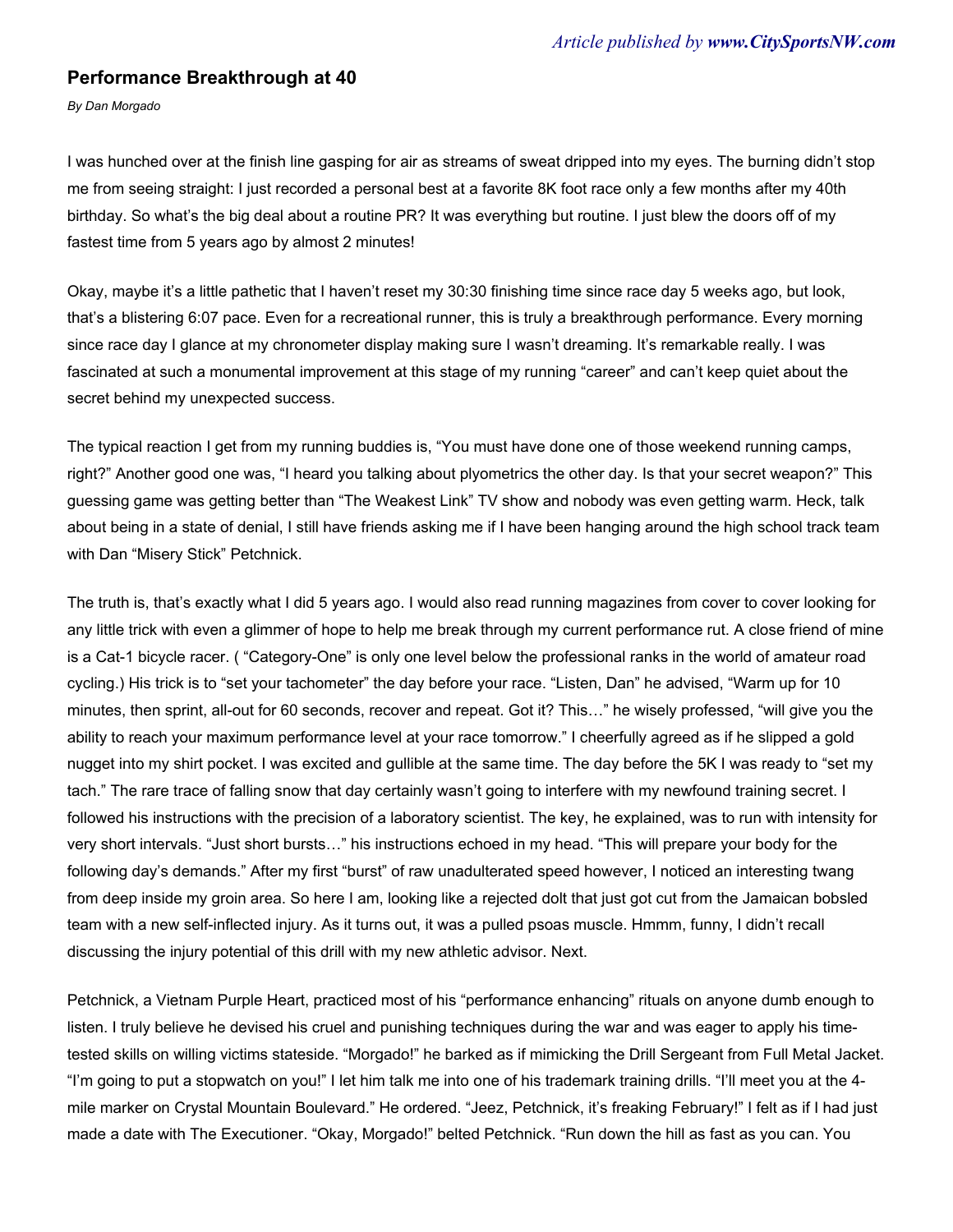should be able to run 5-minute miles since gravity is helping you. Just focus on your leg speed! When you get to Highway 410, turn around and run back up the road for an all-out 800 meter effort. I'll be in the car at mile intervals to clock your pace and to make sure you're not doggin' it!" Thanks for going to all the inconvenience, I thought. I never knew the Grim Reaper would be so accommodating. I took off like a scared rabbit, searching for traction on the snowy highway. Hell, I was actually running 5:15 splits on the way down. At the turn-around I wondered if the blood shooting out of my nose was a bad sign.

These are the kind of antics that I willfully enrolled in while in constant pursuit of the ever-elusive Personal Record. Now, please keep in mind that I am no rookie to the game of athletics. I was rudely introduced to the pains of lactic acid and the state of being anaerobic at age 15 by 5000 meter Olympic alternate Greg Brock . He was my first track and cross county coach at Santa Cruz High School and he knew what he was doing. Welcome to the world of pukeinducing intervals! Lovely. As a mediocre 400-meter sprinter, he made me join the cross country team to improve my endurance. Thank god no more blasted intervals I thought. Then I horrifically discovered that the term "speedwork" on the XC team was just a fancy word for longer intervals! After high school I entered the fun-run circuit. Dozens of 5 and 10K's eventually gave way to more challenging half marathons and 100-mile bike rides. I couldn't leave good-enough alone, and the pain junkie that I am caused me to seek the granddaddy of all road races; The Marathon. I rushed my training program a bit in the fall of '99 an entered the Seattle Marathon in November. I finished in 3:45 and discovered an amazing revelation; I learned just how much I loved and missed 5, 8 & 10K running races! The point is this: I ran that 6:07-pace 8K without adopting any cruel or unusual circus stunts. Breakthrough number 2 came just 4 weeks later. For the first time in my life I broke the 40-minute barrier for a 10K road race after trying on-and-off for 20 years. I didn't sign up for boot camp and I didn't climb 3 Northwest volcanos for my training regimen. And I did it at 40 years of age! My secret weapon, you ask? Hold on. You are not going to believe it: CLEANSING. Ridding the body of toxins. Changing the old filters. Cleaning out the salty, old & rusted pipes.

The focus of the cleansing program is about removing toxins that have accumulated in our bodies for literally decades. My first question was, "What toxins?" After some research, all we need to do is look at the labels of any processed food product and the mystery becomes horrifically clear: MSG, aspartame, preservatives, artificial flavor, artificial color, hydrogenated vegetable oil, caffeine, mercury, chlorine, and arsenic. Next look at the deodorant we use; aluminum is deposited directly into two of our body's largest ports; under our arms. Don't kid yourself, just because we don't stuff it in our face it doesn't mean we 're not eating it. We are! We are truly ingesting aluminum and placing it right into the bloodstream. Countless pesticides are sprayed onto our veggies in the billions of gallons annually. Pollution is absorbed right into the biggest organ we have; our skin. Insect repellant? From the skin into the bloodstream. Lip balm and lipstick? From the lips into the bloodstream. Chlorine? From the hot tub into the skin and then direct-deposited into the bloodstream. It's all around us and we are exposed and absorbing it every minute of every day.

Enough of the doom and gloom, already. What can we do about it? Simply engage in some basic house cleaning once in a while, and that's all. Change the oil every 3 months or 3000 miles. It's as simple as a little spring cleaning. My next question was, "What do toxins have to do with running performance?" Check this out: The chemicals that our bodies cannot process are sealed in layers of fat and mucus to protect our precious bloodstream. Our bodies literally manufacture fat to store the toxins like a nuclear toxic dump site. According to Ph.D. John Gray, in his latest book, The Mars & Venus Diet & Exercise Solution, he states, "One of the ways the liver deals with excess toxins is to increase